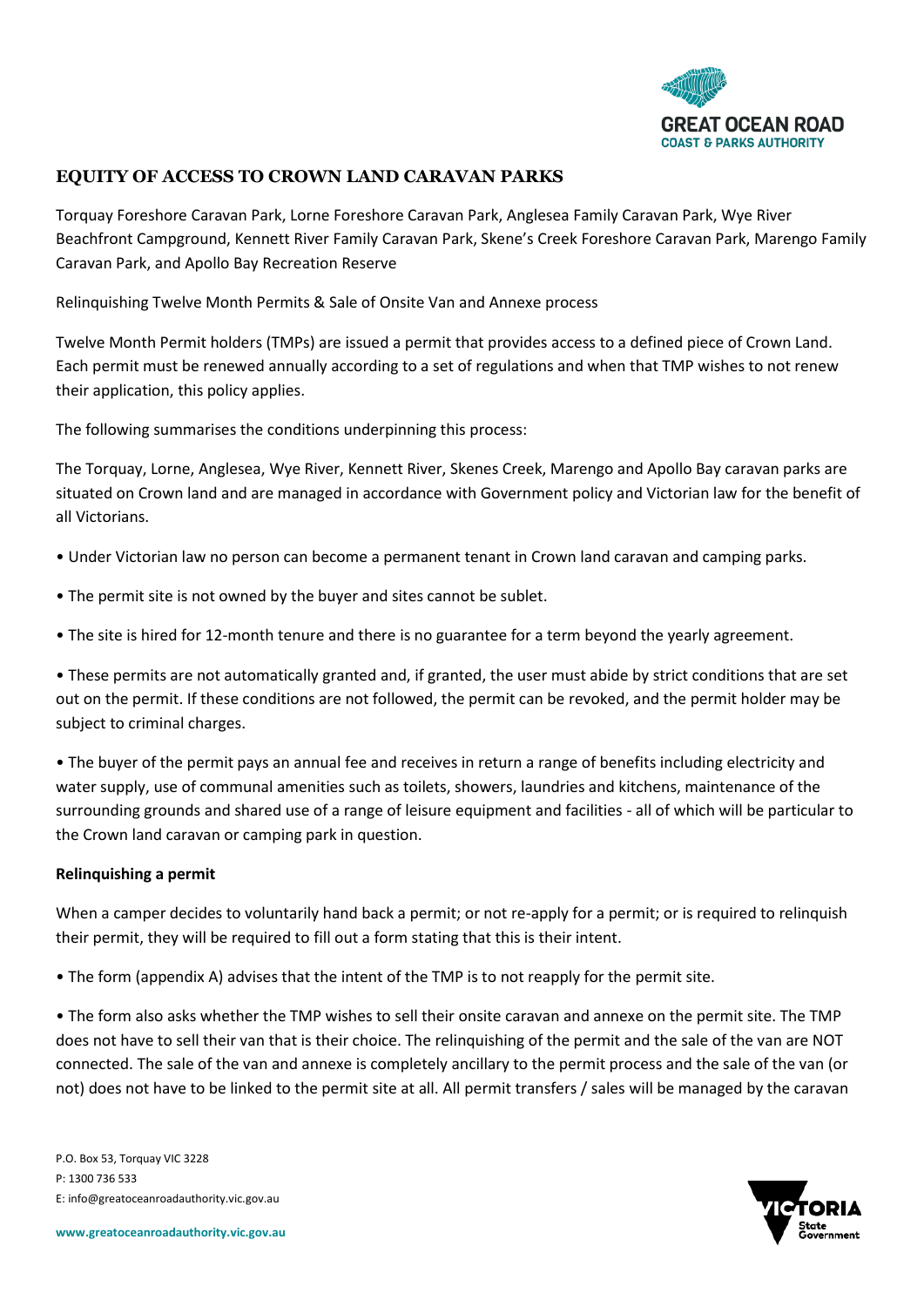park management team. Only caravan park management have the right to arrange the transfer of an existing permit or the provision of a new permit. All permits can ONLY be transferred or provided via the 'waitlist' process.

## **Waiting List Management**

The waiting list for all permit categories will be transparent, with each person having a traceable list number that will enable them to track their position on the list. The list will form the basis for allocation of new permits, rather than going through a general call for interest.

The list will be openly placed on the Parks' websites or be available for examination at the Caravan Park offices. Only the applicant's surnames will be shown on the list, which is sufficient for applicants to identify their position, and estimate the probable waiting time to receive a permit offer.

Each waiting list person will be contacted annually to keep their list current through confirming with applicants they wish to remain on it.

Permits will only be offered in order of the waitlist. If the caravan park managers are unable to contact a person on the waitlist after a number of reasonable attempts, they will be placed at the bottom of the list and the managers will contact the second person.

Applicants on the wait list shall be required to pay a holding fee of \$250.00. Should the applicant withdraw from the list then the fee shall be refunded, less an administration charge of \$50.00

People cannot transfer a permit to a family member, family friend or anybody else with one exception.

## **Permit Transfers**

If a permit holder wishes to transfer their permit, they must advise the caravan park managers in writing and advise the reason for the transfer. Caravan Park management must approve the transfer.

Transfers of permits within the existing 12-month period for TMP and Seasonal permit holders will be allowed within a family, (including spouses, de-facto partners or children). These people do not need to be on the waiting list. They will only retain the permit for the remainder of that permit period which would be less than 12 months.

That permit will NOT be automatically renewed to the person who received the transfer. Instead, that permit site will need to be vacated at the end of the permit period, including removal of the van and annexe and cleaning up the site. The permit site will then be offered to the people on the waiting list.

#### **Sale of Onsite Caravan and Annexe Process**

Selling your van and annexe yourself:

Anybody can sell their own van / annexe at any time to another party; however, the sale of your van does NOT give that person access to the permit – so the van and annexe must be removed immediately. There is no exception to this rule.

#### **Selling your permit:**

Nobody can sell their permit. The permit process is managed via the park managers and only via the waiting list process. If you are leaving the park and there is time left on your permit, you will be refunded the balance once the new permit holder has paid and commenced their time on the permit site.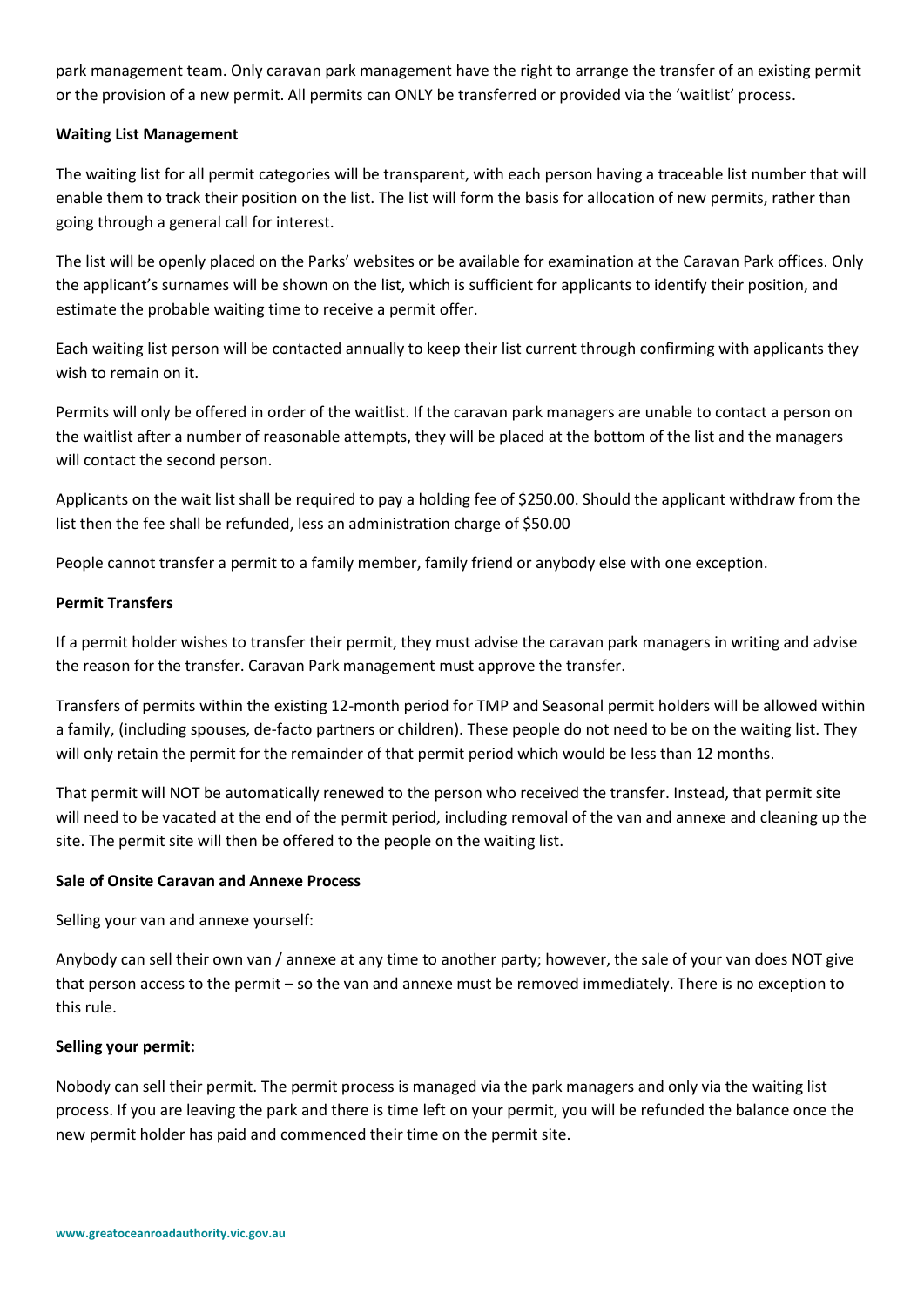#### **Selling your onsite van and annexe with the permit**

The permit transfer process does not automatically include the sale of your van and annexe

1. When a camper decides to voluntarily hand back a TMP; or not re-apply for a TMP; or is required to relinquish their permit under this policy; they may offer their van for sale on that site. The caravan park managers will offer the permit and your van/annexe to the first person on the waiting list.

That waiting list person has the option to purchase the van and be allocated the same site.

The purchase of the van is not mandatory. The wait listed camper may wish to purchase their own van or already have a van.

a. If the waitlist person wants the site, and NOT the van and annexe – then the van and annexe sale process finishes.

b. The existing TMP may still sell their van and annexe, but it will NOT remain on that site or in the park. Caravan park management will not assist with the sale process at this point.

c. The existing TMP has until the natural expiry of their permit time to vacate the site, completely removing their van and annexe and cleaning the site.

2. If the waitlist camper wishes to buy the van and annexe, then they will be allocated their own TMP or Seasonal permit by the park managers, for that site.

3. All offers of sale for caravans and annexes via this process and connected to the permit shall be based upon an independent valuation managed by the park.

a. The purchase price of the caravan should be based on the value of the caravan, annexe and accessories only.

b. The purchase price of the caravan and accessories should be equivalent to the price of similar items sold outside of the caravan park.

c. The caravan park will provide the independent valuation to the waitlisted buyer. They cannot pay more than the valuation price.

4. This process will not affect the order in which permits are offered and if a permit holder leaving the park cannot sell their van to any wait-listed applicant before their permit expires, then that van and annexe must be removed at the expiry of the permit and the site cleaned.

5. Permit holders in breach of their permit and required to leave the park shall not be able to onsell their van under any circumstances.

6. Failure to adhere to the policy will result in the cancellation of the permit to that site and the site being reallocated.

#### **Quality of Vans and Annexes for Sale**

The Great Ocean Road Coast Committee need to maintain the overall amenity and aesthetic appearance of the park. Over time, caravans and annexes will need to be updated as part of a program to manage that park amenity and appearance.